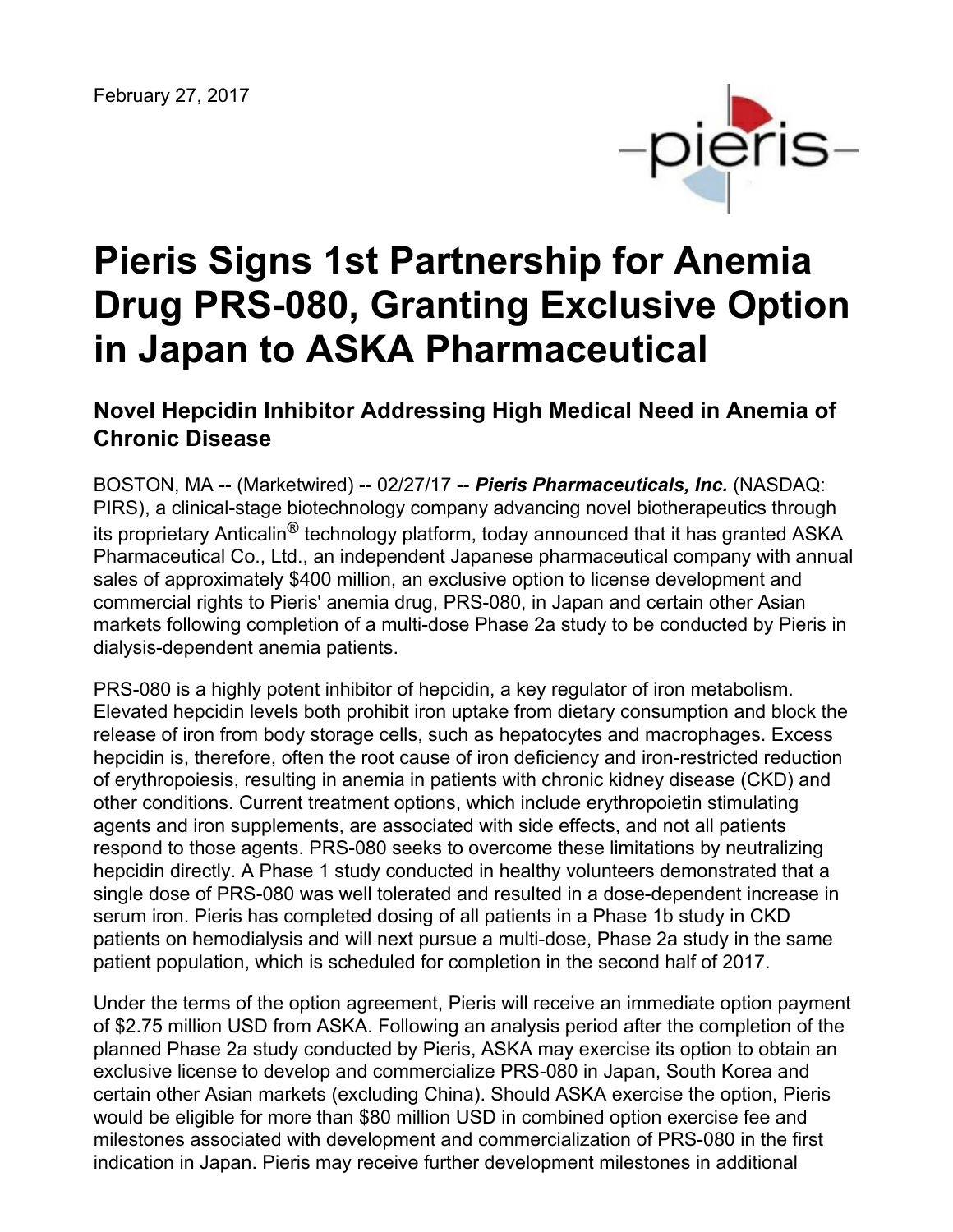indications, as well as in other countries within the ASKA territory. Pieris may also receive double-digit royalties on net sales of PRS-080 up to the mid- to high-teens.

"We are pleased to have found a very committed partner for PRS-080 in a key Asian market," stated Stephen Yoder, President and Chief Executive Officer of Pieris. "Importantly, this deal enables us to invest in improving drug manufacturing efficiencies while conducting our Phase 2a trial to enable seamless drug supply for future clinical studies by ASKA and other partners we may seek in other territories, as we focus our proprietary pipeline in immunology-related areas for long-term value creation."

"Anemia in hemodialysis patients represents a substantial medical need in Japan, as physicians are not comfortable prescribing high doses of erythropoietin stimulating drugs, such as EPO and iron supplements. PRS-080 is well positioned to address this medical need in the future. We are thus very excited to have secured an option for this highly innovative drug," stated Takashi Yamaguchi, President and Representative Director at ASKA Pharmaceutical.

"We are looking forward to conducting the planned Phase 2a study with PRS-080," stated Dr. Louis Matis, Senior Vice President and Chief Development Officer of Pieris. "At the same time, we continue to focus on readying a highly differentiated pipeline of novel biotherapeutics for clinical development, with our lead Immuno-Oncology bispecific drug candidate, PRS-343, scheduled to enter a first-in patient trial in the first half of 2017, as well as our inhaled drug candidate for the local treatment of asthma, PRS-060, anticipated to begin a first-in-human study around the middle of 2017."

Locust Walk served as transaction advisor to Pieris.

#### *About Pieris Pharmaceuticals:*

Pieris Pharmaceuticals is a clinical-stage biotechnology company that discovers and develops Anticalin-based drugs to target validated disease pathways in a unique and transformative way. Our pipeline includes immuno-oncology multispecifics tailored for the tumor micro-environment, an inhaled Anticalin protein to treat uncontrolled asthma and a half-life-optimized Anticalin protein to treat anemia. Proprietary to Pieris, Anticalin proteins are a novel class of protein therapeutics validated in the clinic and by partnerships with leading pharmaceutical companies. Anticalin® is a registered trademark of Pieris. For more information visit [www.pieris.com](http://www.pieris.com/).

## *About ASKA Pharmaceutical:*

ASKA Pharmaceutical Co., Ltd. is a leading Japanese pharmaceutical company focused on three fields: Internal medicine, the obstetrics and gynecology and urology. Since its foundation in 1920, it has built up a record of achievement as a pharmaceutical manufacturer and marketing distributor of specialty hormone preparations with technical capabilities that are top-class among Japanese companies. For further information, please visit [www.aska-pharma.co.jp/english/index.html](http://www.aska-pharma.co.jp/english/index.html).

#### *About Anticalin Therapeutics:*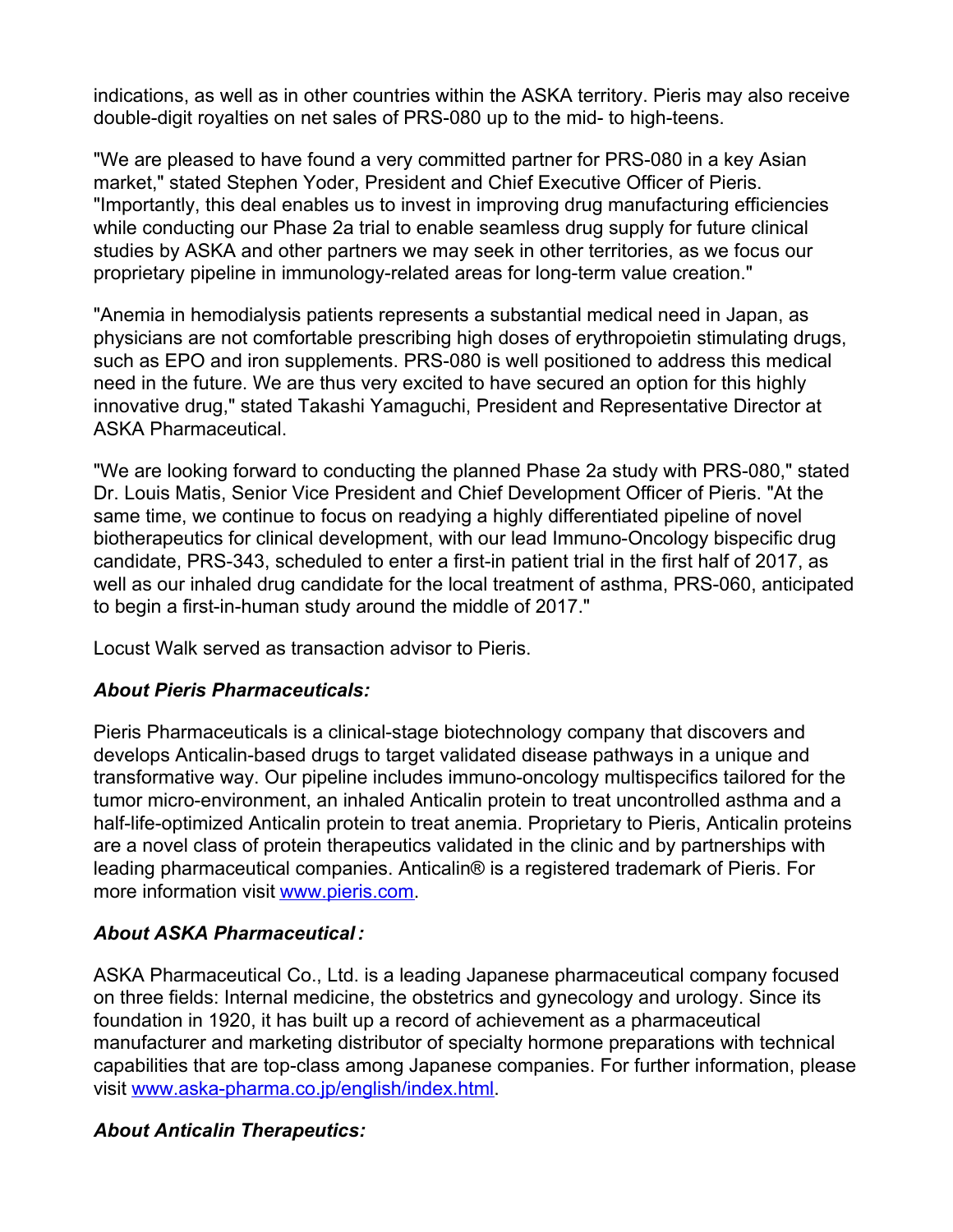Anticalin proteins are derived from lipocalins, small human proteins that naturally bind, store and transport a wide spectrum of molecules. Anticalin proteins feature the typical four-loop variable region and a rigidly conserved beta-barrel backbone of lipocalins, which, together, form a shapeable cup-like binding pocket. Proprietary to Pieris, Anticalin proteins are a novel class of protein therapeutics validated in the clinic and by partnerships with leading pharmaceutical companies. Anticalin<sup>®</sup> is a registered trademark of Pieris.

### *Forward Looking Statements*

This press release contains forward-looking statements as that term is defined in Section 27A of the Securities Act of 1933 and Section 21E of the Securities Exchange Act of 1934. Statements in this press release that are not purely historical are forward-looking statements. Such forward-looking statements include, among other things, references to novel technologies and methods; our business and product development plans and timelines; the timing and progress of our studies, development of therapeutic programs; our liquidity and ability to fund our future operations; our ability to achieve certain milestones and receive future milestone or royalty payments; current or future partnerships; or market information. Actual results could differ from those projected in any forward-looking statements due to numerous factors. Such factors include, among others, our ability to raise the additional funding we will need to continue to pursue our business and product development plans; the inherent uncertainties associated with developing new products or technologies and operating as a development stage company; our ability to develop, complete clinical trials for, obtain approvals for and commercialize any of our product candidates; competition in the industry in which we operate and market conditions. These forward-looking statements are made as of the date of this press release, and we assume no obligation to update the forward-looking statements, or to update the reasons why actual results could differ from those projected in the forward-looking statements, except as required by law. Investors should consult all of the information set forth herein and should also refer to the risk factor disclosure set forth in the reports and other documents we file with the SEC available at [www.sec.gov](http://www.sec.gov), including without limitation the Company's Annual Report on Form 10-K for the fiscal year ended December 31, 2015 and the Company's Quarterly Reports on Form 10-Q.

Contacts at Pieris:

Company Contact: Pieris Pharmaceuticals, Inc. Lance Thibault Acting Chief Financial Officer +1-857-246-8998 [thibault@pieris.com](mailto:thibault@pieris.com)

Investor Relations Contact: The Trout Group Thomas Hoffmann +1-646-378-2931 [thoffmann@troutgroup.com](mailto:thoffmann@troutgroup.com)